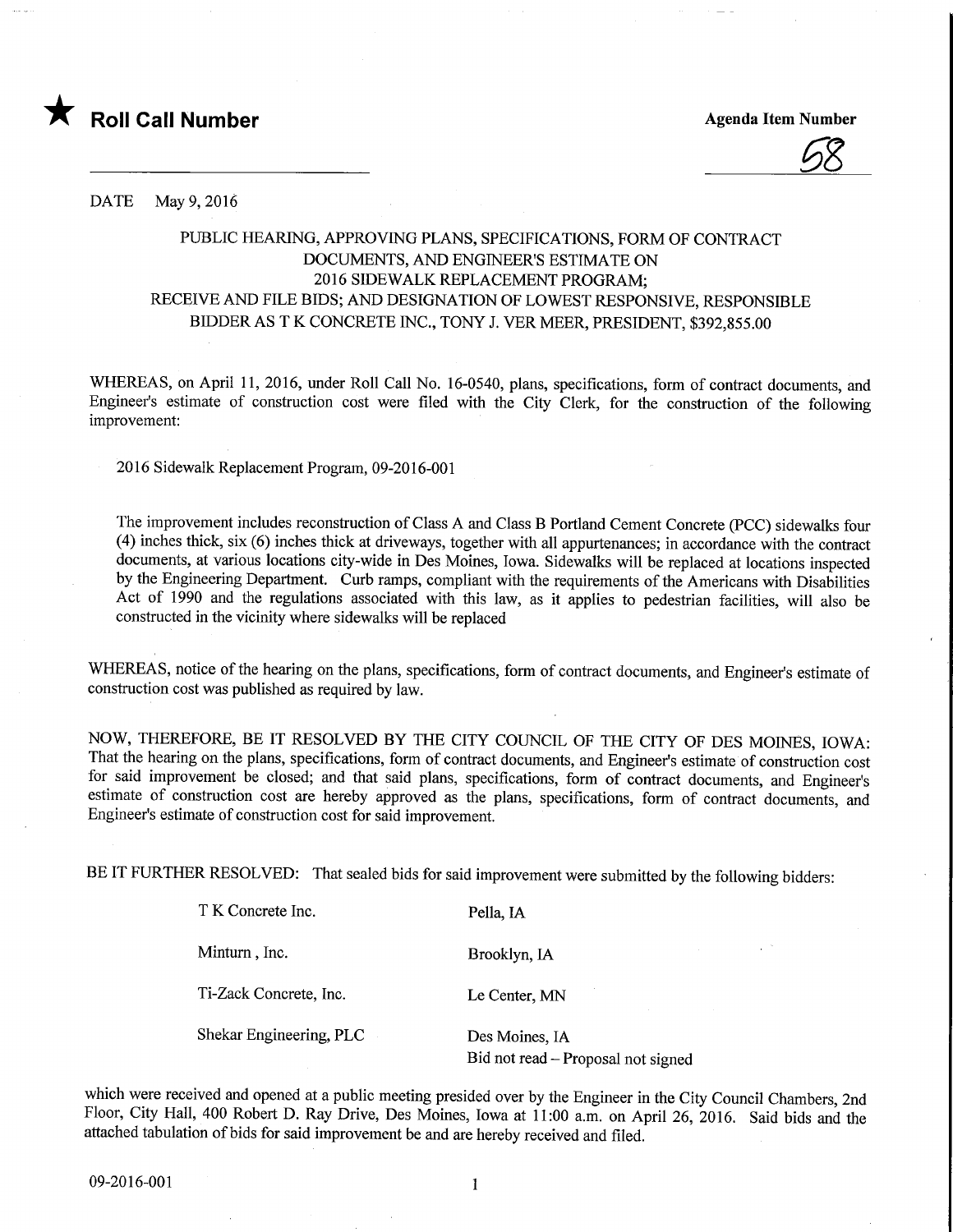

DATE May 9, 2016

BE IT FURTHER RESOLVED: That the Des Moines City Engineer, as the Engineer, has determined that the lowest responsive, responsible bid for the construction of said improvement was submitted by T K Concrete Inc., Tony J. Ver Meer, President, 1608 Fifield Road, Pella, IA, 50219 in the amount of \$392,855.00, and said bid be and the same is hereby accepted.

BE IT FURTHER RESOLVED: That the bid security of the unsuccessful bidders be and is hereby authorized and directed to be returned.

BE IT FURTHER RESOLVED: That the Engineer is hereby directed to secure execution by the lowest responsible, responsive Bidder and its surety of the contract documents in the form heretofore approved by this Council; that the Engineer is directed to thereafter present said contract documents to this Council for approval and authorization to the Mayor to sign; and that no contract shall be deemed to exist between the City of Des Moines and said Bidder until said contract has been executed by the Bidder, and shall have been approved by this Council and executed by the Mayor and attested to by the City Clerk.

BE IT FURTHER RESOLVED: That the City Council hereby authorizes the necessary road closures for the Project.

(City Council Communication Number  $\sqrt{\phantom{a}}\!\!\sqrt{253\phantom{a}}$  attached.)

Moved by to adopt.

FORM APPROVED:

Kathleen Vanderpool Deputy City Attorney

Funding Source: 2016-2017 CIP, Page Street - 32, Sidewalk Replacement, SW084, Being: G.O. Bonds to be issued

| <b>COUNCIL ACTION</b> | <b>YEAS</b> | <b>NAYS</b> | <b>PASS</b> | <b>ABSENT</b>   |
|-----------------------|-------------|-------------|-------------|-----------------|
| <b>COWNIE</b>         |             |             |             |                 |
| <b>COLEMAN</b>        |             |             |             |                 |
| <b>GATTO</b>          |             |             |             |                 |
| <b>GRAY</b>           |             |             |             |                 |
| <b>HENSLEY</b>        |             |             |             |                 |
| <b>MOORE</b>          |             |             |             |                 |
| <b>WESTERGAARD</b>    |             |             |             |                 |
| <b>TOTAL</b>          |             |             |             |                 |
| <b>MOTION CARRIED</b> |             |             |             | <b>APPROVED</b> |
|                       |             |             |             |                 |
|                       |             |             |             |                 |
|                       |             |             |             |                 |
|                       |             |             |             | Mayor           |

I, Diane Rauh, City Clerk of said City Council, hereby certify that at a meeting of the City Council, held on the above date, among other proceedings the above was adopted.

FUNDS AVAILABLE

Des Moines Finance Director

Daniel E. Ritter

IN WITNESS WHEREOF, I have hereunto set my hand and affixed my seal the day and year first above written.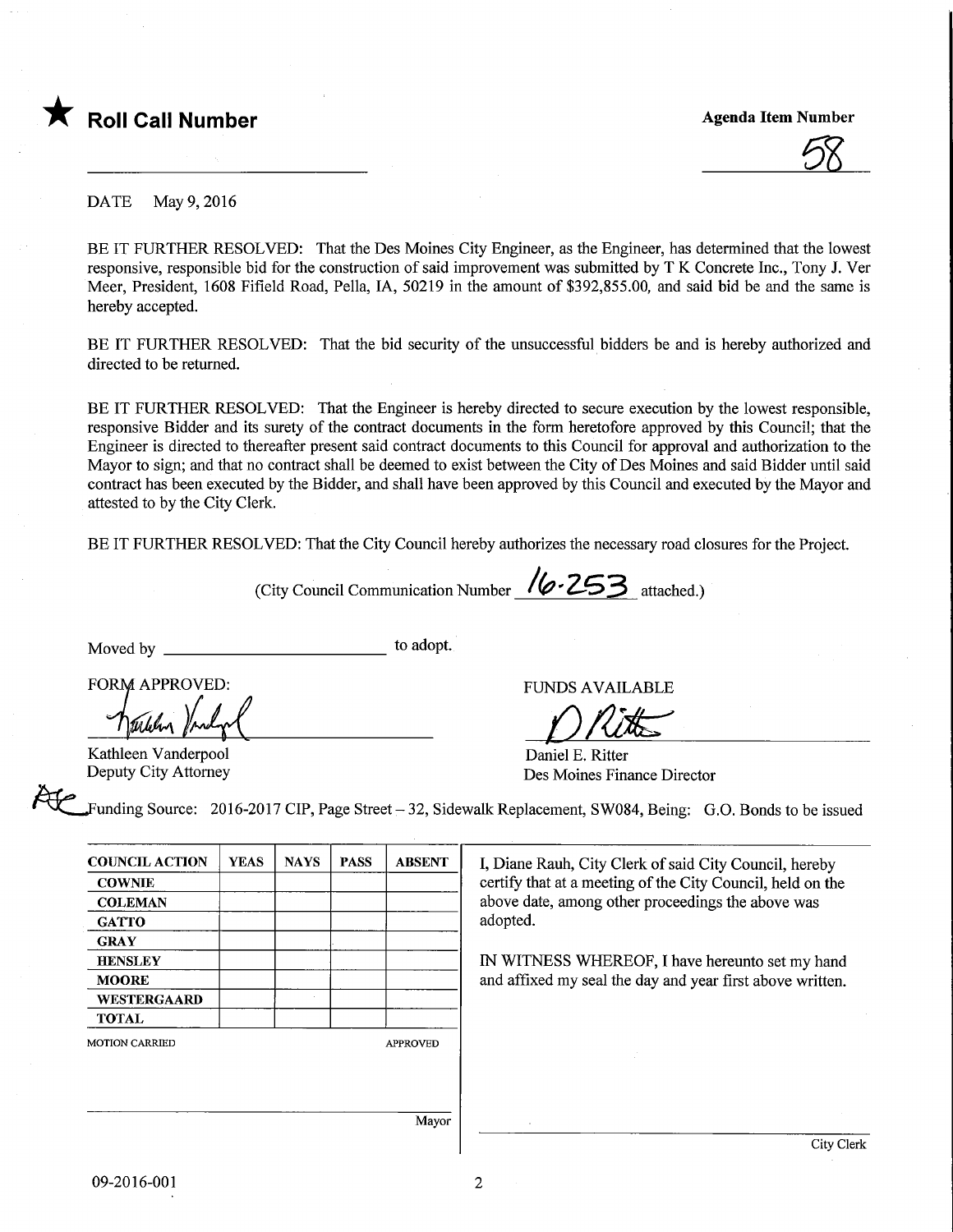DEPARTMENT OF ENGINEERINGCITY OF DES MOINES, IOWA

 $\overline{a}$ 

 $\sim$ 

TABULATED BY: Ma<br>CHECKED BY;*(200* APPROVED BY  $\mathcal{L}$  the boot

Activity ID: 09-2016-001 IDOT Project No: NoneBid Date: 4/26/2016

TK Concrete, Inc.Pella, Iowa10% bid bond

Minturn,, Inc.Brooklyn, Iowa 10% bid bond

Ti-Zack Concrete, Inc. Le Center, Minnesota10% bid bond

CONTRACTOR'S BID TABULATIONPROJECT: 2016 Sidewalk Replacement Program

|                | -------------ESTIMATE---                                                 |          |              |               |             | <b>BID PRICE</b> |              | <b>BID PRICE</b> | <b>BID PRICE</b> |               |
|----------------|--------------------------------------------------------------------------|----------|--------------|---------------|-------------|------------------|--------------|------------------|------------------|---------------|
|                |                                                                          |          | UNIT         |               | <b>UNIT</b> |                  | <b>UNIT</b>  |                  | UNIT             |               |
| <b>ITEM</b>    | <b>DESCRIPTION</b>                                                       | QUANTITY | <b>PRICE</b> | <b>AMOUNT</b> | PRICE       | <b>AMOUNT</b>    | <b>PRICE</b> | <b>AMOUNT</b>    | <b>PRICE</b>     | <b>AMOUNT</b> |
|                | Sidewalk, 5" Class 'A', Remove and Replace                               | 300 SY   | \$85,00      | \$25,500.00   | \$81.25     | \$24,375.00      | \$85.00      | \$25,500,00      | \$100.00         | \$30,000.00   |
| $\overline{2}$ | Sidewalk, 4" Class 'B', Remove and Replace                               | 2300 SY  | \$75,00      | \$172,500.00  | \$76.50     | \$175,950.00     | \$80.00      | \$184,000.00     | \$80,00          | \$184,000.00  |
| 3              | Sidewalk, Through Driveways, 6" PCC, Remove and Replace                  | 300 SY   | \$75.00      | \$22,500.00   | \$86.00     | \$25,800.00      | \$82.50      | \$24,750.00      | \$100.00         | \$30,000.00   |
|                | Sidewalk, ADA Compliant Ramp, 6" PCC, Remove and Replace                 | 530 SY   | \$100.00     | \$53,000.00   | \$110.00    | \$58,300.00      | \$110.00     | \$58,300.00      | \$100.00         | \$53,000,00   |
|                | Detectable Warnings - Cast Iron                                          | 700 SF   | \$35.00      | \$24,500.00   | \$30.00     | \$21,000.00      | \$30,00      | \$21,000.00      | \$35.00          | \$24,500.00   |
| 6              | Remove & Replace Curb and Gutter                                         | 600 LF   | \$40,00      | \$24,000.00   | \$35.00     | \$21,000.00      | \$40.00      | \$24,000.00      | \$50.00          | \$30,000.00   |
|                | Saw Concrete - Full Depth                                                | 6000 LF  | \$7.00       | \$42,000.00   | \$5.00      | \$30,000.00      | \$5,00       | \$30,000,00      | \$7.00           | \$42,000.00   |
|                | Saw Curb - Horizontal                                                    | 20 LF    | \$20.00      | \$400.00      | \$25.00     | \$500.00         | \$15.00      | \$300.00         | \$20.00          | \$400.00      |
|                | Driveway, Removal                                                        | 80 SY    | \$10.00      | \$800.00      | \$15.00     | \$1,200.00       | \$15.00      | \$1,200.00       | \$20.00          | \$1,600.00    |
| 10             | Driveway, 6" PCC                                                         | 80 SY    | \$100.00     | \$8,000.00    | \$86.00     | \$6,880.00       | \$60,00      | \$4,800.00       | \$80.00          | \$6,400.00    |
| -11            | Tree Root Grinding                                                       | 50 EA    | \$120.00     | \$6,000.00    | \$50.00     | \$2,500.00       | \$125.00     | \$6,250.00       | \$150.00         | \$7,500.00    |
| 12             | Sod, Nursery in Place                                                    | 10 SQ    | \$60.00      | \$600,00      | \$100,00    | \$1,000,00       | \$90.00      | \$900,00         | \$50.00          | \$500.00      |
| 13             | Hydraulic Seeding                                                        | 40 SQ    | \$45.00      | \$1,800.00    | \$60,00     | \$2,400.00       | \$35.00      | \$1,400.00       | \$50.00          | \$2,000.00    |
| 14             | Modular Wall                                                             | 200 SF   | \$35.00      | \$7,000.00    | \$35.00     | \$7,000.00       | \$35.00      | \$7,000.00       | \$22,00          | \$4,400.00    |
| 15             | New Stop Box Housing                                                     | 2EA      | \$250.00     | \$500.00      | \$250.00    | \$500,00         | \$210,00     | \$420.00         | \$250,00         | \$500.00      |
| 16             | New Stop Box Rod                                                         | 2 EA     | \$250,00     | \$500.00      | \$250.00    | \$500.00         | \$210,00     | \$420.00         | \$140.00         | \$280.00      |
| 17             | Major Handhole Adjustment, Type I Precast Concrete Handhole              | 2 EA     | \$1,000.00   | \$2,000.00    | \$1,750.00  | \$3,500.00       | \$1,450.00   | \$2,900.00       | \$1,000.00       | \$2,000.00    |
| 18             | Major Handhole Adjustment, Type II, III, or IV Polymer Concrete Handhole | 2 EA     | \$1,200.00   | \$2,400.00    | \$2,275.00  | \$4,550.00       | \$1,900.00   | \$3,800.00       | \$1,000.00       | \$2,000.00    |
| 19             | Loop Detector, Replacement, 6'x8'                                        | 2 EA     | \$1,000.00   | \$2,000.00    | \$1,200.00  | \$2,400.00       | \$985.00     | \$1,970.00       | \$500.00         | \$1,000.00    |
| 20             | Loop Detector, Replacement, 6'x20'                                       | 2 EA     | \$2,000.00   | \$4,000.00    | \$1,750.00  | \$3,500.00       | \$1,450.00   | \$2,900.00       | \$500.00         | \$1,000.00    |
|                | TOTAL CONSTRUCTION COST                                                  |          |              | \$400,000,00  |             | \$392,855.00     |              | \$401,810.00     |                  | \$423,080.00  |
|                | PERCENT OF ENGINEER'S ESTIMATE                                           |          |              |               |             | $-1.79%$         |              | $+0.45%$         |                  | +5.77%        |
|                |                                                                          |          |              |               |             | Low              |              |                  |                  |               |